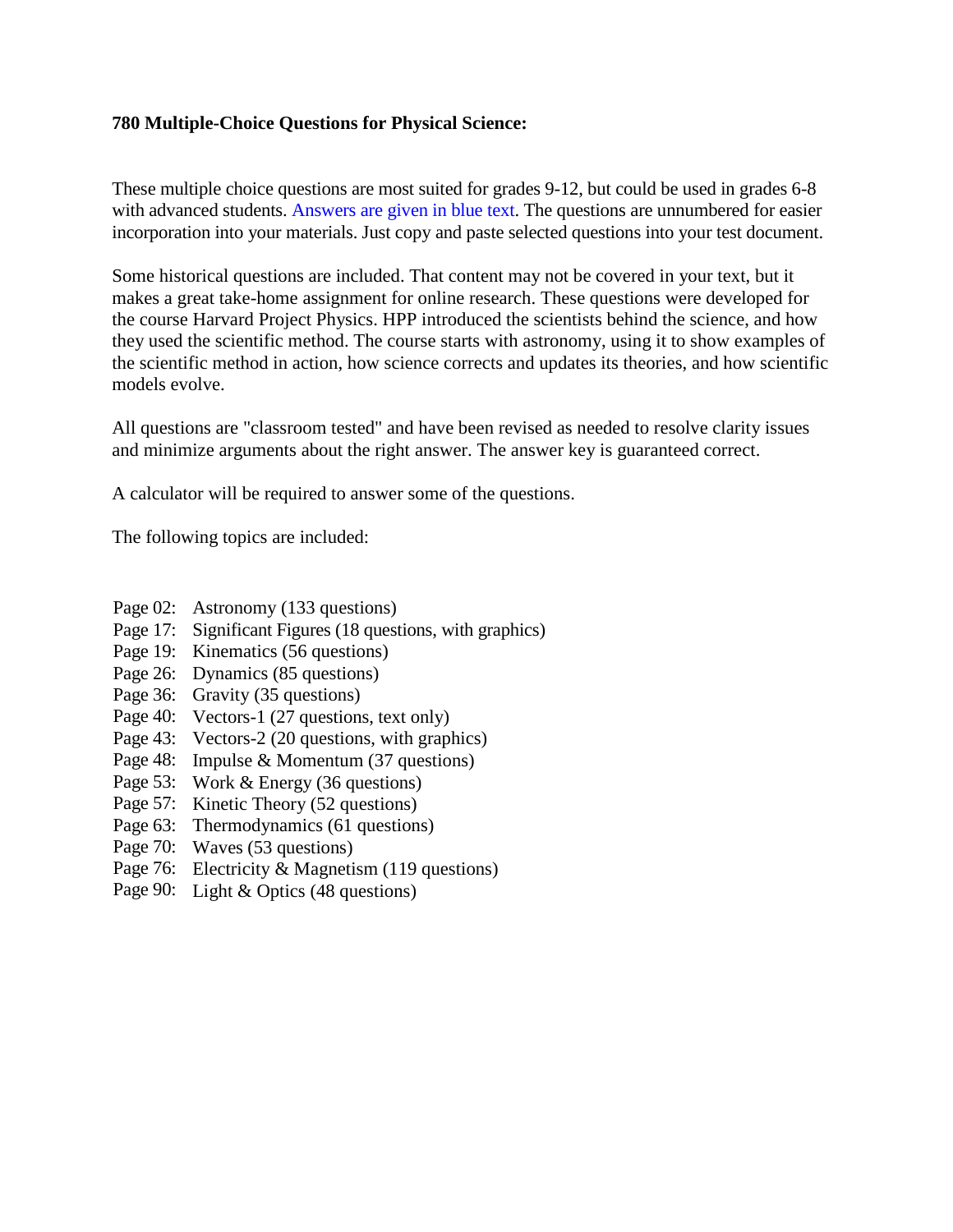## **From Kinematics**

You cover a distance of 12 miles moving at an average speed of 3 mi/hr. Elapsed time  $=$ 

- a. 0.25 hr
- b. 0.33 hr
- c. 0.50 hr
- d. 4.0 hr

You increase your speed by 20 m/s in a time of 4 seconds. Your rate of acceleration was

- a.  $0.5 \text{ m/s}^2$ .
- $b. 2 m/5^2$ .
- c.  $5 \text{ m/s}^2$ .
- d.  $80 \text{ m/s}^2$ .

If a distance vs. time graph records those quantities in units of feet and hours, then a plot from  $(2,3)$  to  $(5,9)$  represents a speed of

a. 0.5 ft/hr.

- $b. 2 ft/hr.$
- c. 3 ft/hr.
- d. 6 ft/hr.

On a graph of distance vs. time, deceleration is properly represented by a plot having

- a. increasing positive slope
- b. decreasing positive slope
- c. shortening horizontal slope
- d. All of the above are possible answers.

What is meant by the term *negative acceleration?*

- a. speed is increasing, but ever less rapidly
- b.speed is changing randomly
- c. speed is decreasing
- d. None of the above are correct choices.

You are moving at 20 m/s and decelerate at a rate of 3 m/s<sup>2</sup> for a time of 2 seconds.  $V_f =$ 

- a. 10 m/s.
- b. 14 m/s.
- c. 15 m/s.
- d. 17 m/s.

You are moving at a speed of 4 m/s and accelerate at a rate of  $+2$  m/s<sup>2</sup> for 5 seconds. V<sub>f</sub> =

- a. 6 m/s.
- b. 8 m/s.
- c. 14 m/s.
- d. 22 m/s.

On a graph of d vs. t, the slope of a line drawn tangent to the curve at any point equals the a. average speed maintained up to that point in time.

b. acceleration occurring at that instant.

- c. instantaneous speed at that point in time.
- d. area under the curve.

What is the acceleration of a car that goes from 30 mph to 80 mph in a time of 0.25 minutes?

- a. 200 mi/hr/min
- b. 240 mi/hr/min
- c. 360 mi/hr/min
- d. 360 mi/hr/min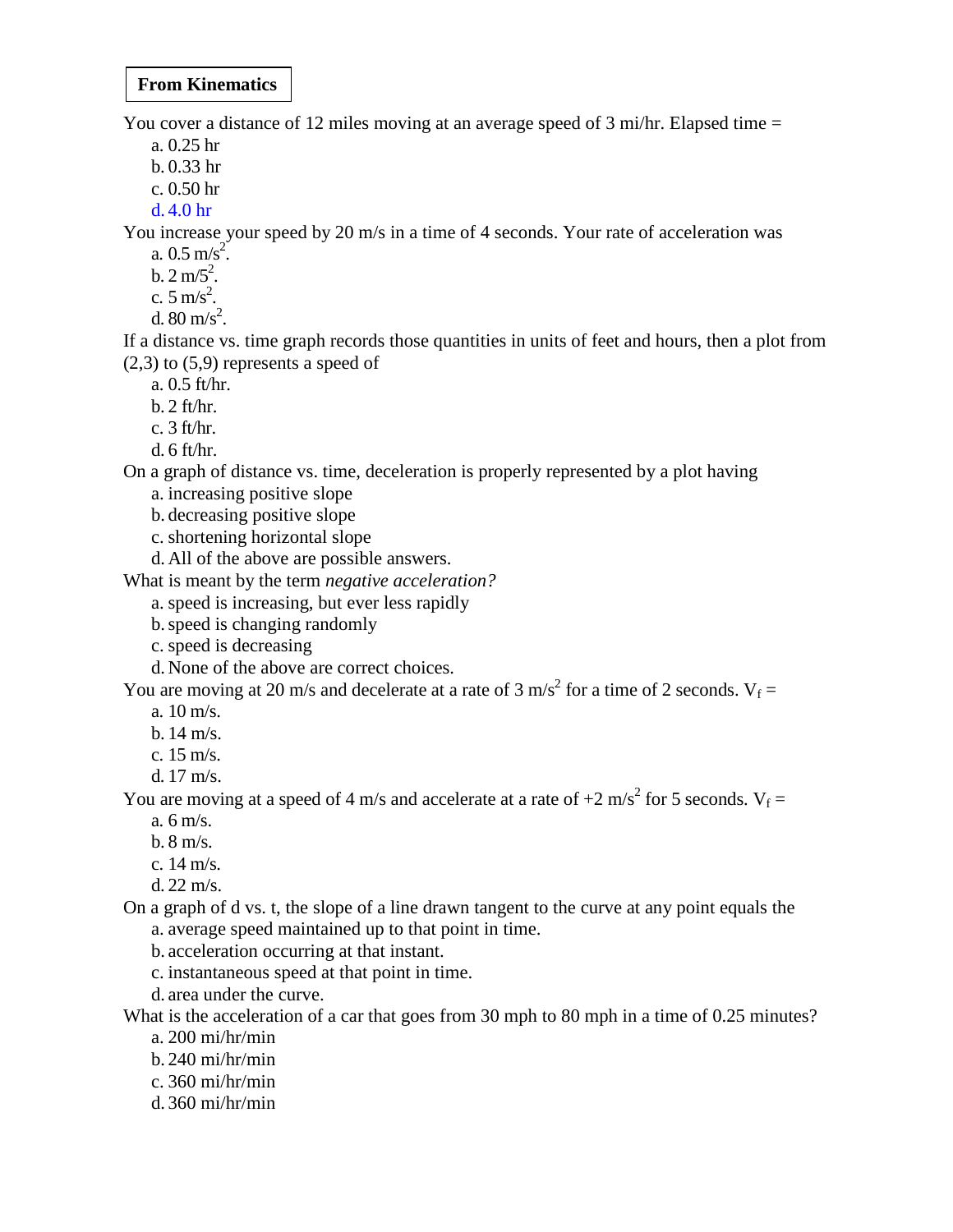## **From Electricity & Magnetism**

When current flows through a conductor some of its energy is always lost to resistance. What happens to this "lost" energy? It

- a. shows up as charge leakage in a corona around the wire.
- b. is converted into heat which then dissipates.
- c. continues to flow until it is "recharged" at the battery.
- d. rebounds from the resistance and flows back to the source.
- How much energy is gained by 2 C of charge as it falls through a potential difference of 8 V?
	- a. 0.25 J
	- $b. 4 J$
	- c. 10 J
	- d. 16 J

What is the purpose of a *resistor* in an electrical circuit?

- a. limiting current flow
- b. increasing voltage
- c. multiplying output power
- d. slowing the electrical force field

If you double the voltage in a circuit the current flow will

- a. also double.
- b. be cut in half.
- c. increase by a factor of four.
- d. remain the same.

If you double the resistance in an electric circuit the power output of the voltage source will

- a. also double.
- b. be cut in half.
- c. be reduced by a factor of four.
- d. remain the same.

Which of the following factors has no effect on the resistance of a given piece of wire?

- a. length
- b. diameter
- c. type of metal
- d. voltage applied

If you double the diameter of a conducting wire its resistance

- a. also doubles.
- b. will be cut in half.
- c. will be reduced by a factor of four.
- d. remains the same.

Who provided the first good evidence that there was a link between electricity and magnetism?

- a. Hans Oersted
- b. Benjamin Franklin
- c. Michael Faraday
- d. Charles Coulomb

An *electron volt* is equal to the amount of

- a. energy carried by a single charge in a 1 volt circuit.
- b. voltage needed to accelerate a single electron.
- c. energy released when an electron annihilates a positron.
- d. charge carried by a single coulomb in one amp.